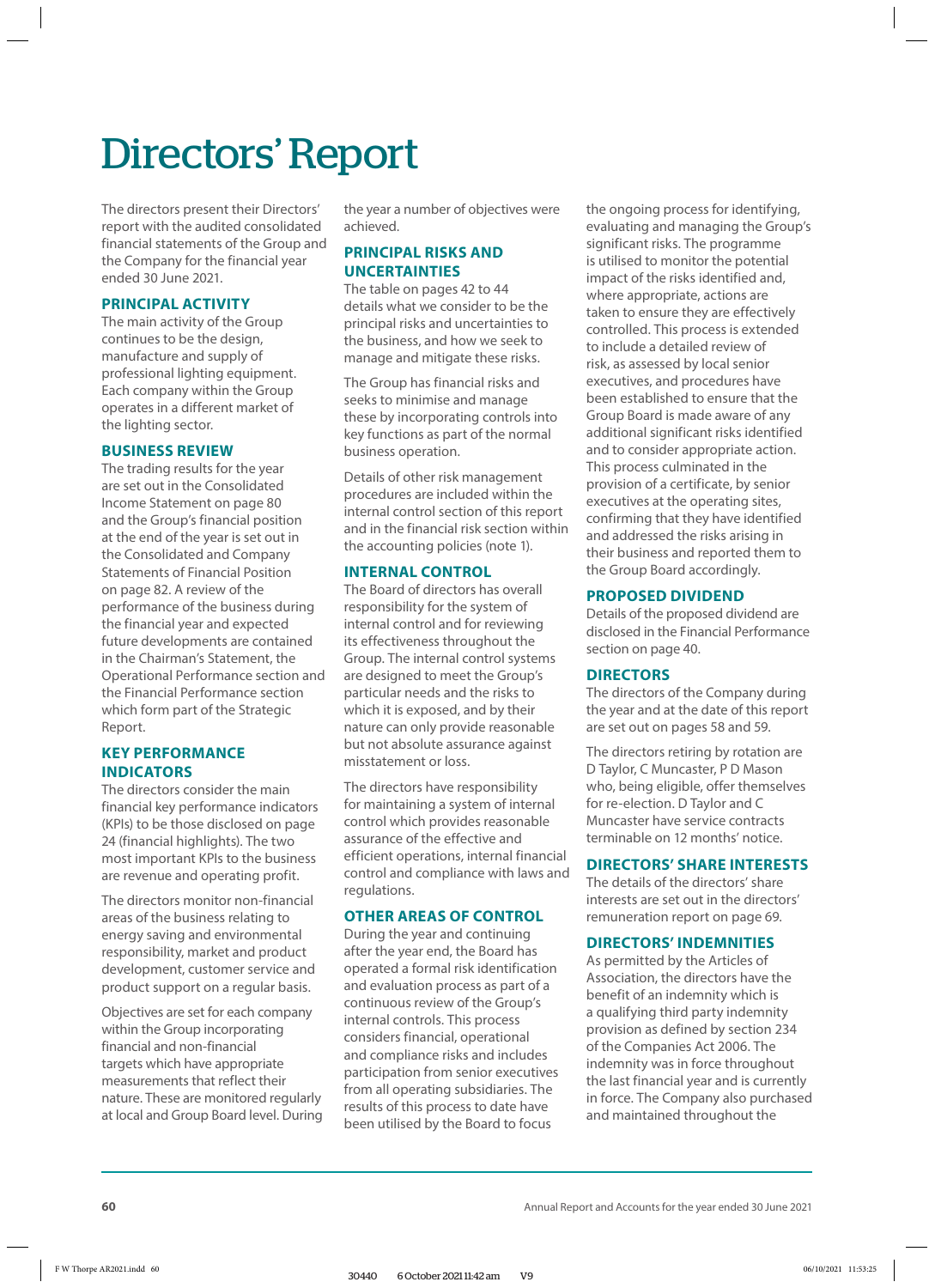financial year directors' and officers' liability insurance in respect of itself and its directors.

## **BOARD CONSTITUTION**

The Company continues to be proprietorial in nature and the directors act as a unitary Board and as a consequence are unable to see the benefits of splitting the Board into sub-committees and in particular of constituting audit and nomination committees as matters that would normally be considered by an audit or nomination committee are addressed by the full Board with the nonexecutive directors present and the auditors attending as appropriate.

A remuneration committee has been established with the following people serving on it:

### **P D Mason**

Non-executive director and Chairman of the committee.

### **A B Thorpe**

Non-executive director.

## **I A Thorpe**

Non-executive director.

Terms and conditions for the operation of this committee are in place and it meets as and when required. The committee's report is presented on pages 67 to 70.

Where there is a requirement for a senior personnel or subsidiary board appointment a sub-committee is formed. Any appointment to the Group Board would involve all Board members in the selection process.

The Board meets regularly during the year and has a schedule of matters reserved for its approval, which only the Board may change.

## **SUBSTANTIAL SHAREHOLDINGS**

At 5 October 2021, the Company had received notification of the following interests in 3% or more of the issued share capital, excluding holdings of directors:

## **Liontrust Investment Partners LLP**

7,023,616 (5.9%)

## **Estate of C M Brangwin**

7,271,550 (6.1%)

## **RELATIONS WITH SHAREHOLDERS**

Directors are kept informed of the views of shareholders by face-to-face contact at the Company's premises on the day of the Annual General Meeting where possible and, if appropriate, by meeting with major shareholders at other times during the year. See Notice of Meeting – AGM 2021.

## **DIRECTORS' AUTHORITY TO ISSUE SHARES**

In previous years, at the Annual General Meeting, shareholders have been asked to pass resolutions to authorise the directors to allot shares for cash or to grant rights to subscribe for, or to convert any security into, shares in the Company and to allow them to do so (and also to sell treasury shares) in certain circumstances without first offering the shares in question to existing shareholders.

As the directors have no intention of exercising these authorities, there will be no resolution to grant these powers at the forthcoming Annual General Meeting.

This will not, however, prevent shares from being allotted or treasury shares being sold to individuals who exercise options under any share option scheme of the Company.

#### **PURCHASE OF OWN SHARES**

Resolution number 9 set out in the notice of the Annual General Meeting will, if it is approved, allow the Company to exercise the authority contained in the Articles of Association to purchase its own shares. The Board has no firm intention that the Company should make purchases of its own shares if the proposed authority becomes effective, but

would like to be able to act quickly if circumstances arise in which such a purchase would be desirable.

Purchases will only be made on the Alternative Investment Market and only in circumstances where the directors believe that they are in the best interests of the shareholders generally. Furthermore, purchases will only be made if the directors believe that they would result in an increase in earnings per share.

The proposed authority will be limited by the terms of the special resolution to the purchase of 11,893,559 ordinary shares representing 10% of the Company's issued ordinary share capital at 5 October 2021 and a nominal value of £118,936.

The minimum price per ordinary share payable by the Company (exclusive of expenses) will be 1p. The maximum to be paid will be an amount not more than 5% above the average of the middle market quotations for ordinary shares of the Company as derived from the Alternative Investment Market on the five business days immediately preceding the date of each purchase. The Company may either cancel any shares which it purchases under this authority or transfer them into treasury, and subsequently sell or transfer them out of treasury or cancel them. The maximum number of shares and the permitted price range are stated in order to comply with statutory and Stock Exchange requirements and should not be taken as representative of the number of shares (if any) which may be purchased, or the terms of such a purchase.

The authority will lapse on the date of the Annual General Meeting of the Company in 2022. However, in order to maintain the Board's flexibility of action it is envisaged that it will be renewed at future Annual General Meetings.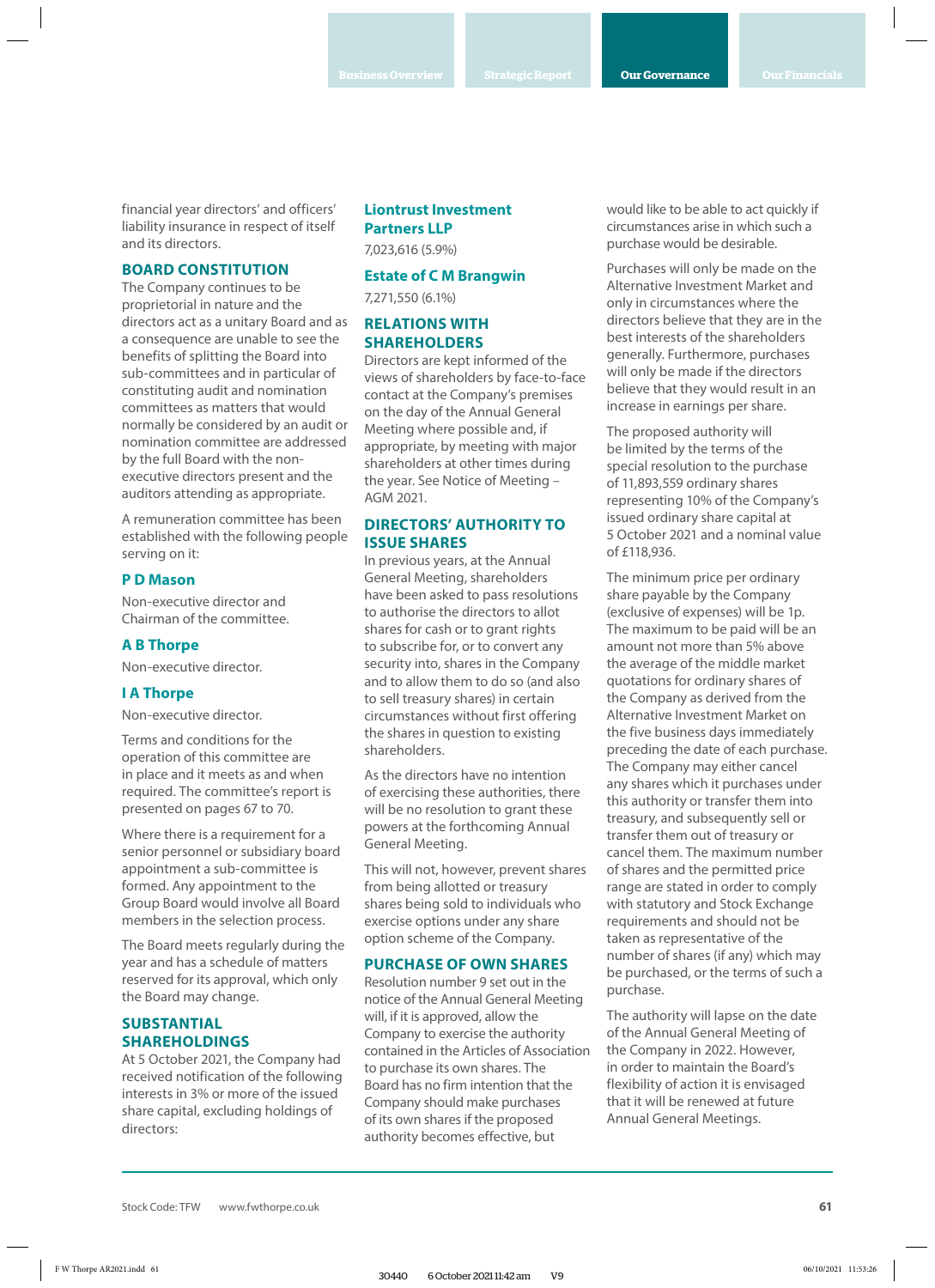# Directors' Report continued

## **CORPORATE GOVERNANCE**

The Company's shares are traded on the Alternative Investment Market (AIM) of the London Stock Exchange Plc. Previously the Company was not required to comply with the Principles of Good Governance and Code of Best Practice ("The UK Corporate Governance Code", or the "Code").

Following a change to the AIM rules in 2018, from 28 September 2018, the Company has adopted the Quoted Companies Alliance's "Corporate Governance Guidelines for Smaller Quoted Companies" (the QCA Code) which the Board believes is appropriate due to the size and complexity of the Company.

There are ten principles of the QCA code and the following table sets out in broad terms how we comply at this point in time.

| <b>Principle</b>                                                                                                                                           | <b>Extent of</b><br>current<br>compliance | <b>Commentary</b>                                                                                                                                                                                                                                                                      |                  | <b>Further disclosure</b>                                                                                                                                                                        |
|------------------------------------------------------------------------------------------------------------------------------------------------------------|-------------------------------------------|----------------------------------------------------------------------------------------------------------------------------------------------------------------------------------------------------------------------------------------------------------------------------------------|------------------|--------------------------------------------------------------------------------------------------------------------------------------------------------------------------------------------------|
| $\mathbf{1}$<br><b>Establish a strategy</b><br>and business model<br>which promote<br>long-term value for<br>shareholders                                  | Compliant                                 | The Group's business strategy is detailed in<br>our Annual Report & Accounts and focuses<br>on delivering long-term growth and stability,<br>achieved through four key strategic priorities:                                                                                           | $\triangleright$ | Find out more in the<br><b>Strategic Report</b><br>on pages 10 to 55<br>Read about our<br><b>Strategy on pages</b><br>20 and 21<br>Read about our<br><b>Business Model on</b><br>pages 18 and 19 |
|                                                                                                                                                            |                                           | Focus on high quality products and good<br>leadership in technology                                                                                                                                                                                                                    |                  |                                                                                                                                                                                                  |
|                                                                                                                                                            |                                           | Continue to grow the customer base for<br>$\bullet$<br>Group companies<br>Focus on manufacturing excellence                                                                                                                                                                            |                  |                                                                                                                                                                                                  |
|                                                                                                                                                            |                                           | Continue to develop high quality people<br>$\bullet$                                                                                                                                                                                                                                   |                  |                                                                                                                                                                                                  |
| $\overline{\mathbf{2}}$<br><b>Seek to</b><br>understand and<br>meet shareholders'<br>needs and<br>expectations                                             | Compliant                                 | Meetings are held with shareholders as required;<br>this includes visits to our various company<br>locations being organised and encouraged where<br>possible. In addition, all announcements include<br>contact details for shareholders to contact the<br>Company if they so choose. | $\delta$         | Find out more in the<br><b>Directors' Report</b><br>on page 60                                                                                                                                   |
|                                                                                                                                                            |                                           | The AGM is another forum for dialogue with our<br>shareholders. The Notice of Meeting is sent to<br>shareholders at least 21 days before the meeting.                                                                                                                                  |                  |                                                                                                                                                                                                  |
|                                                                                                                                                            |                                           | Any feedback during these meetings is<br>encouraged and acted upon where appropriate.                                                                                                                                                                                                  |                  |                                                                                                                                                                                                  |
| $\overline{\mathbf{3}}$<br><b>Take into account</b><br>wider stakeholder and<br>social responsibilities<br>and their implications<br>for long-term success | Compliant                                 | Feedback from employees, customers, suppliers<br>and other stakeholders is actively encouraged.                                                                                                                                                                                        | $\triangleright$ | Find out more<br>in the Strategic<br><b>Report</b> on pages<br>10 to 55 and in our<br><b>Sustainability</b><br>section on pages<br>48 and 55                                                     |
|                                                                                                                                                            |                                           | Our employees are an important stakeholder<br>group and we actively encourage dialogue with<br>the Company via various employee committees<br>within our companies. Reports from these<br>meetings are distributed to the Board.                                                       |                  |                                                                                                                                                                                                  |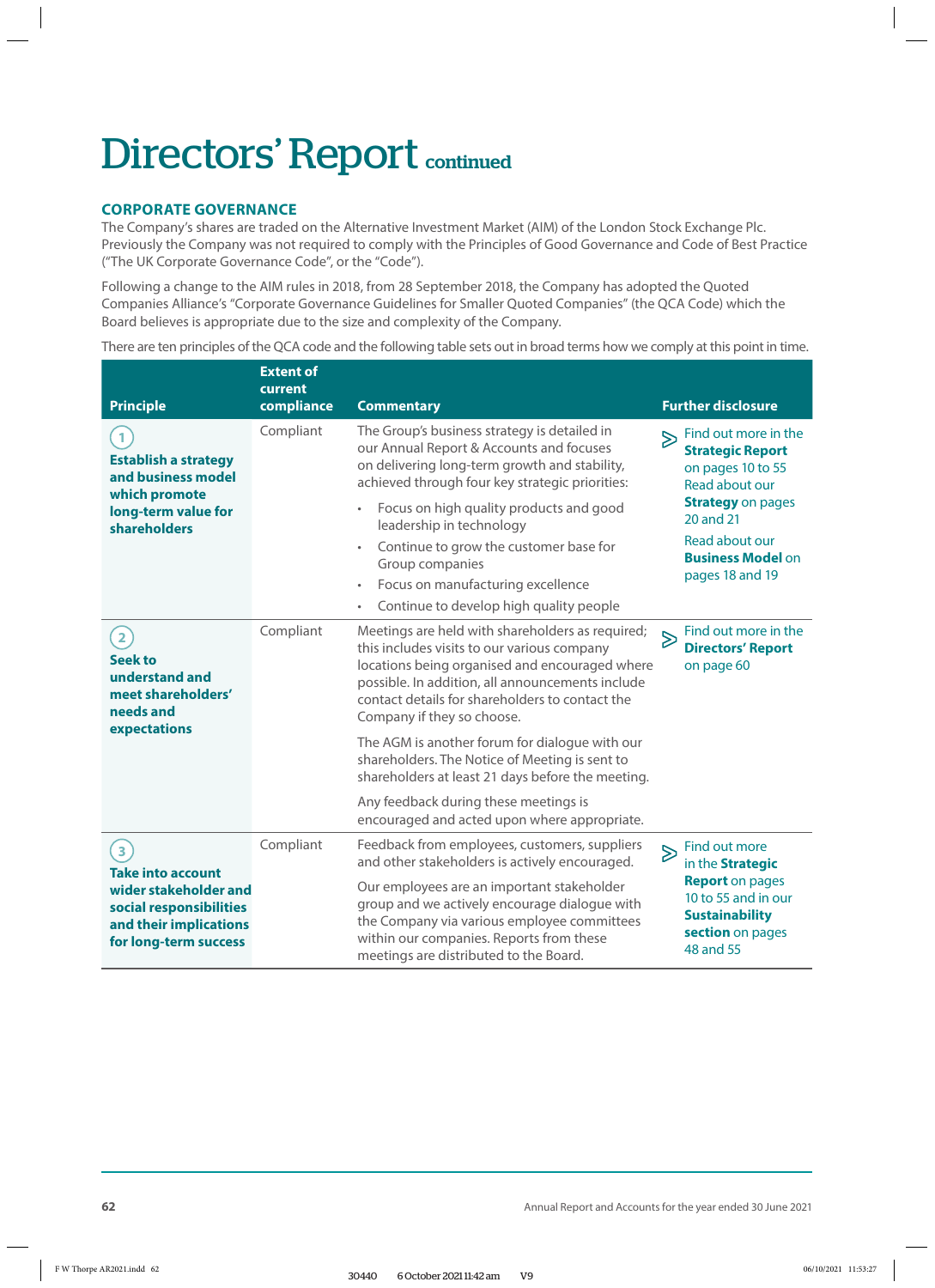| <b>Principle</b>                                                                                                                                 | <b>Extent of</b><br>current<br>compliance | <b>Commentary</b>                                                                                                                                                                                                                                                                                                                                                                                         |   | <b>Further disclosure</b>                                                                                                                                                                               |
|--------------------------------------------------------------------------------------------------------------------------------------------------|-------------------------------------------|-----------------------------------------------------------------------------------------------------------------------------------------------------------------------------------------------------------------------------------------------------------------------------------------------------------------------------------------------------------------------------------------------------------|---|---------------------------------------------------------------------------------------------------------------------------------------------------------------------------------------------------------|
| 4<br><b>Embed effective</b><br>risk management,<br>considering both<br>opportunities and<br>threats, throughout<br>the organisation              | Compliant                                 | The Board operates a continuous risk<br>identification and evaluation process. The<br>results are utilised by the Board to manage any<br>significant risks.                                                                                                                                                                                                                                               |   | > Find out more<br>about our<br><b>Principal Risk and</b><br><b>Uncertainties on</b><br>pages 42 to 44 and<br>in the <b>Directors'</b><br><b>Report</b> on page 60                                      |
|                                                                                                                                                  |                                           | In addition, the executive directors regularly<br>visit all operating sites and review financial and<br>commercial issues with an executive director<br>responsible for each individual company.                                                                                                                                                                                                          |   |                                                                                                                                                                                                         |
|                                                                                                                                                  |                                           | The Board has overall responsibility for the<br>system of internal control and for reviewing its<br>effectiveness throughout the Group.                                                                                                                                                                                                                                                                   |   |                                                                                                                                                                                                         |
|                                                                                                                                                  |                                           | Internal financial control is driven by Group<br>finance who visit each company to assess<br>compliance against key controls. This includes<br>regular financial reporting that is compared<br>against plan and previous year's performance.                                                                                                                                                              |   |                                                                                                                                                                                                         |
| $\overline{\mathbf{5}}$<br><b>Maintain the Board</b><br>as a well-functioning,<br>balanced team led by<br>the Chair                              | Partially<br>Compliant                    | Total of eight directors, four executive directors<br>and four non-executive directors.                                                                                                                                                                                                                                                                                                                   |   | $\sum$ Find out more in<br><b>Our Governance</b><br>on pages 58 to 77<br>Read about our<br><b>Board of Directors</b><br>on pages 58 and 59<br>Read our Directors'<br><b>Report</b> on pages<br>60 to 65 |
|                                                                                                                                                  |                                           | The non-executives are not considered fully<br>independent. The Board considers that the non-<br>executive directors are appropriate as they bring<br>significant experience and expertise in the sector.<br>In addition, as the directors retire on a three-year<br>rotation, shareholders have a regular opportunity<br>to ensure that the composition of the Board is in<br>line with their interests. |   |                                                                                                                                                                                                         |
|                                                                                                                                                  |                                           | There is a Remuneration Committee but no Audit<br>Committee, with matters that would normally<br>be tabled at an Audit Committee put to the full<br>Board.                                                                                                                                                                                                                                                |   |                                                                                                                                                                                                         |
| 6 <sup>2</sup><br><b>Ensure that</b><br>between them the<br>directors have the<br>necessary up-to-date<br>experience, skills and<br>capabilities | Compliant                                 | The current composition of the Board provides<br>the necessary skills, experience and capabilities<br>for the size and context of the Group.                                                                                                                                                                                                                                                              | ≫ | Find out more in<br><b>Our Governance</b><br>on pages 58 to 77                                                                                                                                          |
|                                                                                                                                                  |                                           | The composition and succession of the Board are<br>subject to review, considering the future needs of<br>the Group.                                                                                                                                                                                                                                                                                       |   | Read about our<br><b>Board of Directors</b><br>on pages 58 and 59<br><b>Read our Directors'</b><br><b>Report</b> on pages<br>60 to 65                                                                   |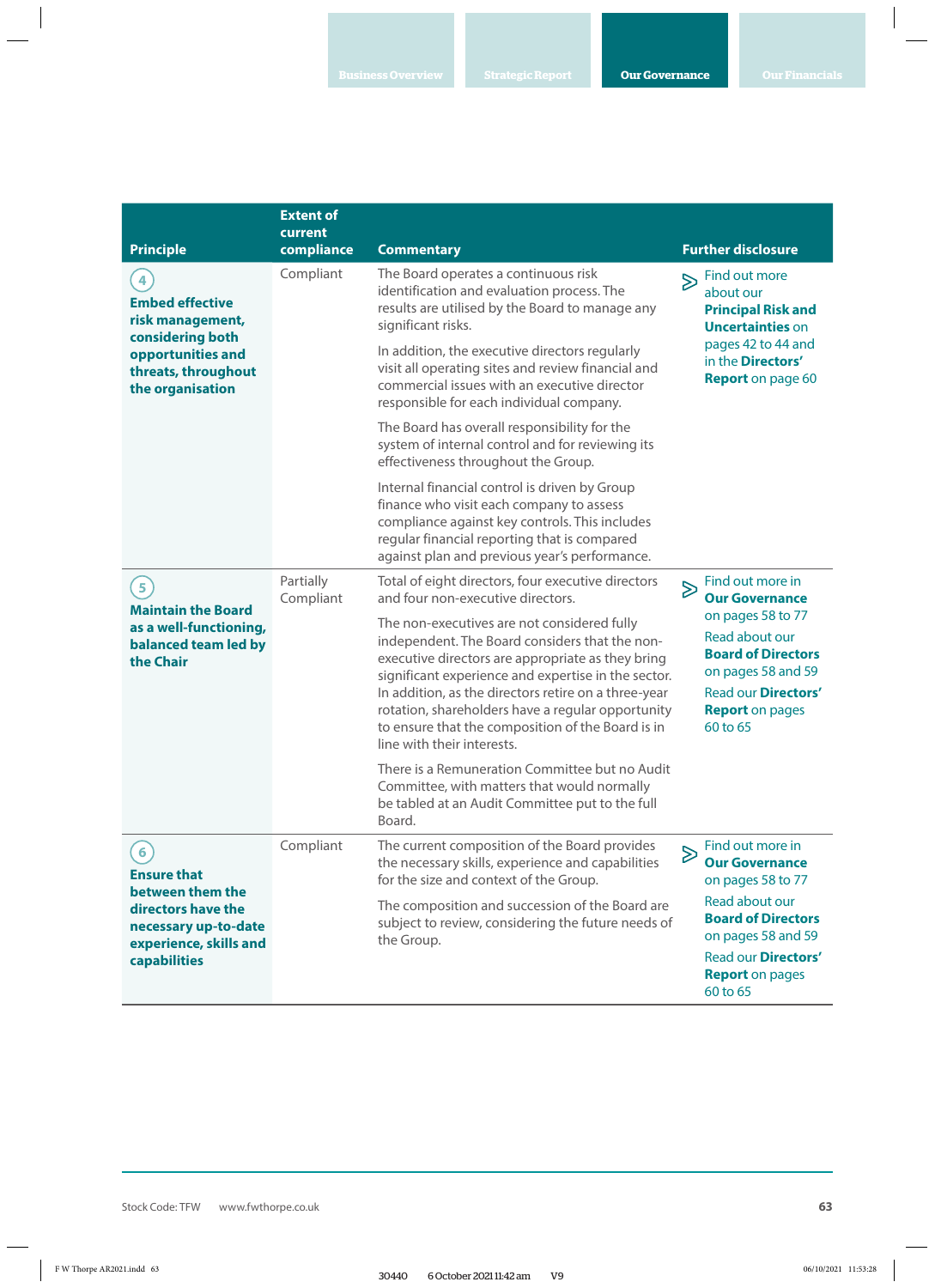# Directors' Report continued

| <b>Principle</b>                                                                                                                                                                    | <b>Extent of</b><br>current<br>compliance | <b>Commentary</b>                                                                                                                                                                                                                                                                                          |                  | <b>Further disclosure</b>                                                                                                                  |
|-------------------------------------------------------------------------------------------------------------------------------------------------------------------------------------|-------------------------------------------|------------------------------------------------------------------------------------------------------------------------------------------------------------------------------------------------------------------------------------------------------------------------------------------------------------|------------------|--------------------------------------------------------------------------------------------------------------------------------------------|
| $\overline{z}$<br><b>Evaluate Board</b><br>performance<br>based on clear and<br>relevant objectives,<br>seeking continuous<br>improvement                                           | Partially<br>Compliant                    | There is no formal evaluation process;<br>however, the Chairman is responsible for Board<br>performance and accordingly actively encourages<br>feedback on the content and function of board<br>meetings.                                                                                                  |                  |                                                                                                                                            |
|                                                                                                                                                                                     |                                           | The composition and succession of the Board<br>are subject to constant review, considering the<br>ever-changing needs of the Group. In addition,<br>the directors retire by rotation every three years<br>giving shareholders the opportunity to ensure<br>that the Board is aligned with their interests. |                  |                                                                                                                                            |
| 8                                                                                                                                                                                   | Compliant                                 | Our core aim is for long-term growth and stability. $\triangleright$                                                                                                                                                                                                                                       |                  | Find out more in the<br><b>Strategic Report</b><br>on pages 10 to 55<br>Read about our<br><b>Strategy on pages</b><br>20 and 21            |
| <b>Promote a corporate</b><br>culture that is based<br>on ethical values and<br><b>behaviours</b>                                                                                   |                                           | The Group management team is passionate<br>about developing the business for the benefit of<br>the shareholders, employees and customers.                                                                                                                                                                  |                  |                                                                                                                                            |
|                                                                                                                                                                                     |                                           | With our focus on excellence, we ensure our<br>Group's culture is consistent with the aim of long<br>term growth and stability. In order to achieve and<br>maintain such a culture, we invest in training our<br>employees, as mentioned in the Annual Report<br>and Accounts.                             |                  |                                                                                                                                            |
| 9 <sub>1</sub><br><b>Maintain governance</b><br>structures and<br>processes that<br>are fit for purpose<br>and support good<br>decision making by<br>the Board                      | Compliant                                 | The Board as a whole is responsible for<br>robust governance practices. The roles and<br>responsibilities of each director are clear and<br>responsibilities understood.                                                                                                                                   | $\triangleright$ | Find out more in the<br><b>Directors' Report</b><br>on pages 60 to 65<br>Read about our<br><b>Board of Directors</b><br>on pages 58 and 59 |
|                                                                                                                                                                                     |                                           | The Board meets at least eight times each year,<br>with additional meetings as required.                                                                                                                                                                                                                   |                  |                                                                                                                                            |
| (10)<br><b>Communicate</b><br>how the Company<br>is governed and<br>is performing<br>by maintaining<br>a dialogue with<br>shareholders and<br>other relevant<br><b>stakeholders</b> | Compliant                                 | The Company communicates through the Annual $\sum$ Find out more<br>Report and Accounts, full-year and interim<br>announcements, the AGM and one-to-one<br>meetings with existing or potential shareholders.                                                                                               |                  | online at:<br>www.fwthorpe.co.uk                                                                                                           |
|                                                                                                                                                                                     |                                           | A range of corporate information is also available<br>on the Company's website.                                                                                                                                                                                                                            |                  |                                                                                                                                            |
|                                                                                                                                                                                     |                                           | Meetings with shareholders, employee groups,<br>management and other representative groups<br>provide a platform for raising any concerns<br>relating to corporate governance.                                                                                                                             |                  |                                                                                                                                            |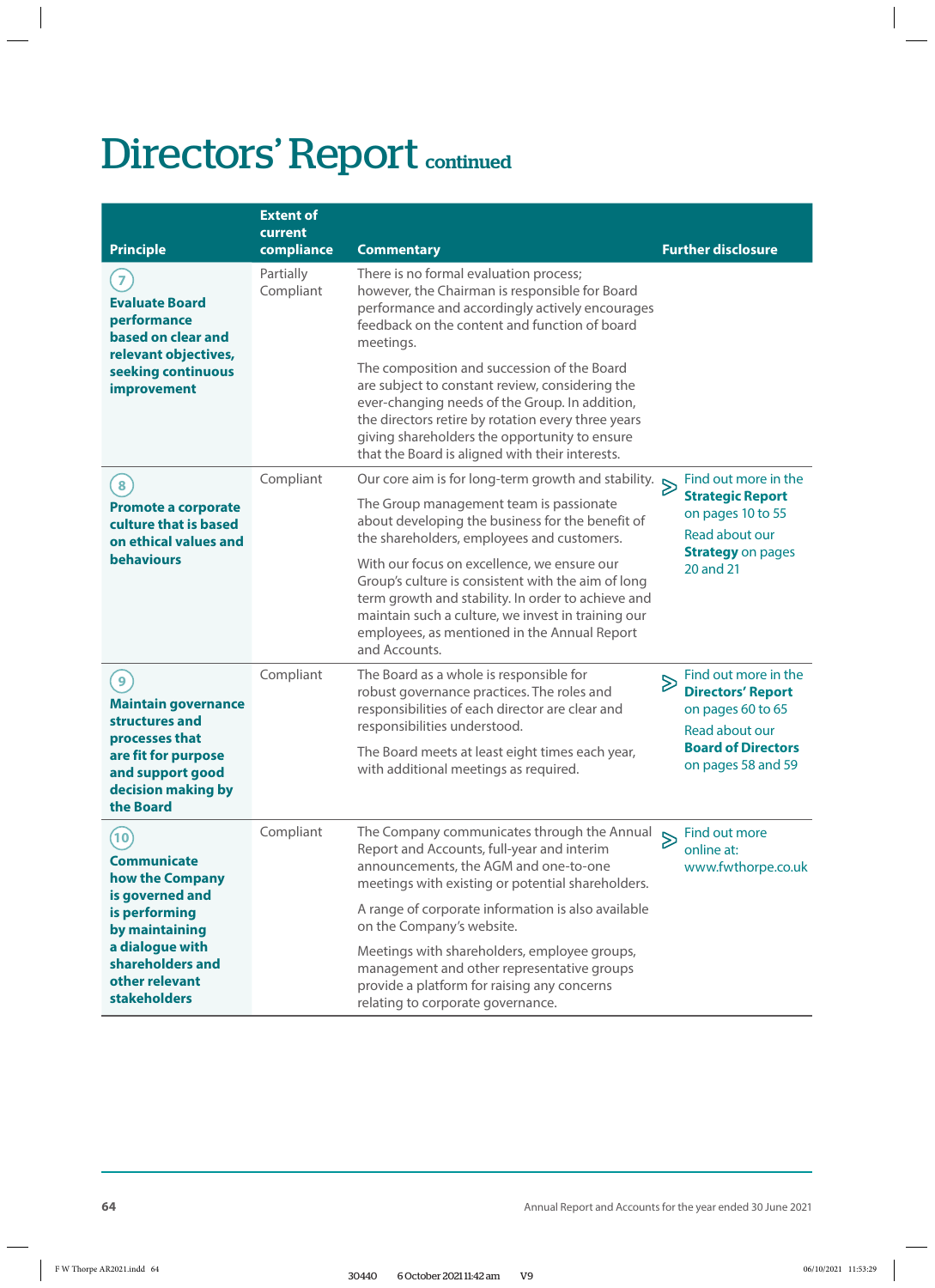The Board considers that the Company applies the principles of best practice with the exception of the matters listed below:

- There are no independent Board members.
- The Board does not have an independent audit committee.
- The Board does not have a nominations committee.
- There is no formal evaluation process of Board performance.

The Board believes that the exceptions, which are more fully explained in the sections relating to the Board constitution and the Directors' Remuneration Report, are appropriate for the size and context of the Group.

## **STATEMENT ON THE PROVISION OF INFORMATION TO INDEPENDENT AUDITORS**

The auditors have direct access to all members of the Board and attend and present their reports at appropriate Board meetings. The Board considers, at least annually, the relationships and fees in place with the auditors to confirm their independence is maintained.

### **INDEPENDENT AUDITORS**

The auditors,

PricewaterhouseCoopers LLP, have expressed their willingness to continue in office and a resolution for their reappointment will be proposed at the next Annual General Meeting.

#### **GOING CONCERN**

The directors confirm they are satisfied that the Group and Company have adequate resources, with £52.3m cash and £23.6m short term deposits, to continue in business for the foreseeable future factoring in the expected impact of COVID-19.

They have also produced an analysis that demonstrates that the Group could cover its cash commitments even if there was a significant reduction in sales over the following year from approving these accounts. For this reason, they continue to adopt the going concern basis in preparing the accounts.

## **APPROVAL OF STRATEGIC AND DIRECTORS' REPORTS**

The directors confirm that the information contained within the Strategic Report on pages 10 to 55 and the Directors' Report on pages 60 to 65 is an accurate representation of the Group's strategy and performance.

By order of the Board

**Craig Muncaster** Joint Chief Executive, Group Financial Director and Company Secretary

5 October 2021

Registered Office: Merse Road North Moons Moat Redditch Worcestershire B98 9HH

Company Registration Number: 317886